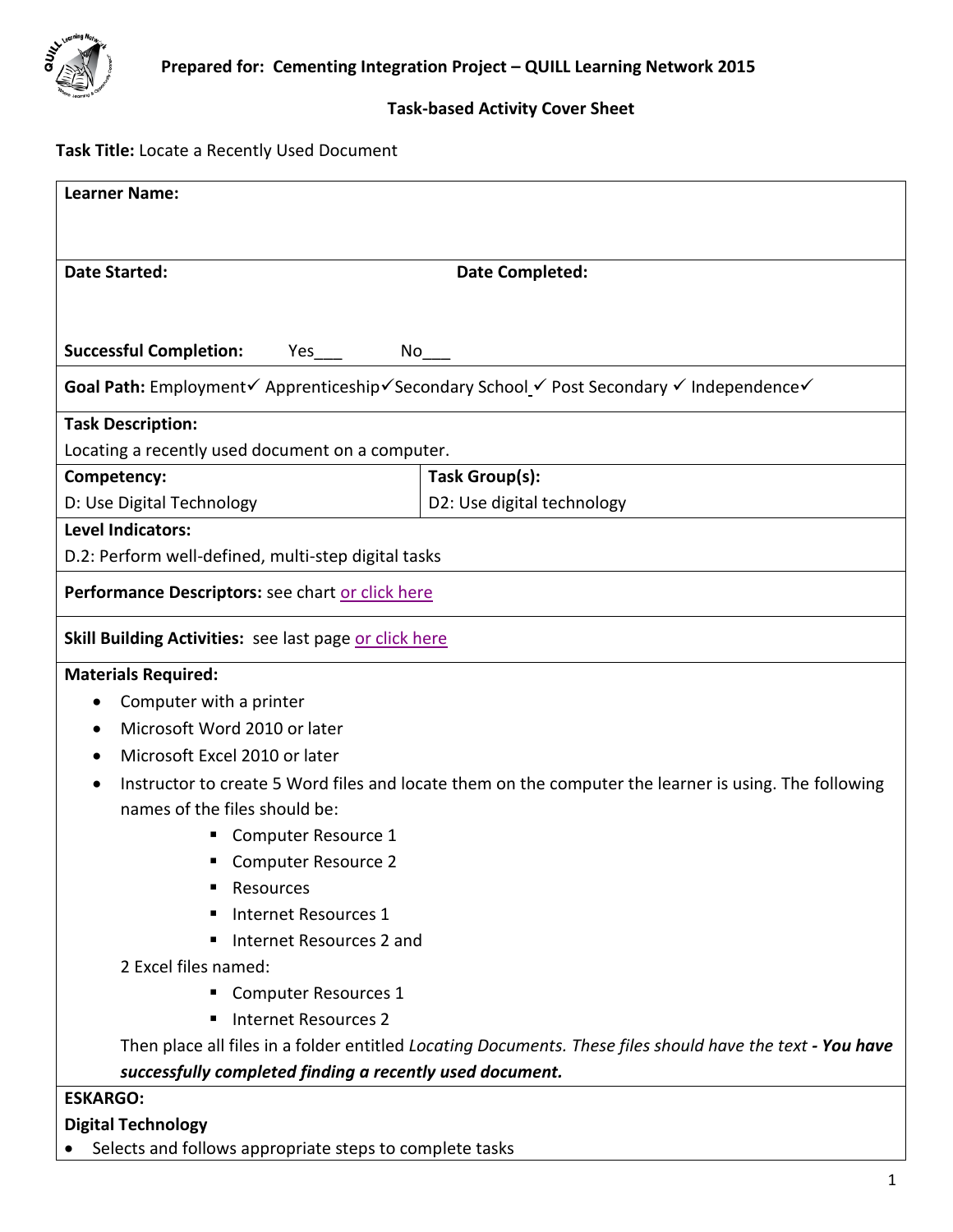

- Locates and recognizes functions and commands
- Makes low-level inferences to interpret icons and text
- Begins to identify sources and evaluate information
- Performs simple searches using keywords (e.g., Internet, software help menu)
- Uses MS Word functions and commands (i.e., Office Button, Ribbon/information bar, information pop ups, scroll bar, arrows, tabs and tools, toolbars, etc.)
- Prints a document; uses Print Preview; prints envelopes

# **Attitudes:**

Practitioner,

We encourage you to talk with the learner about attitudes required to complete this task set. The context of the task has to be considered when identifying attitudes. With your learner, please check one of the following:

□ Attitude is not important □ △ Attitude is somewhat important □ Attitude is very important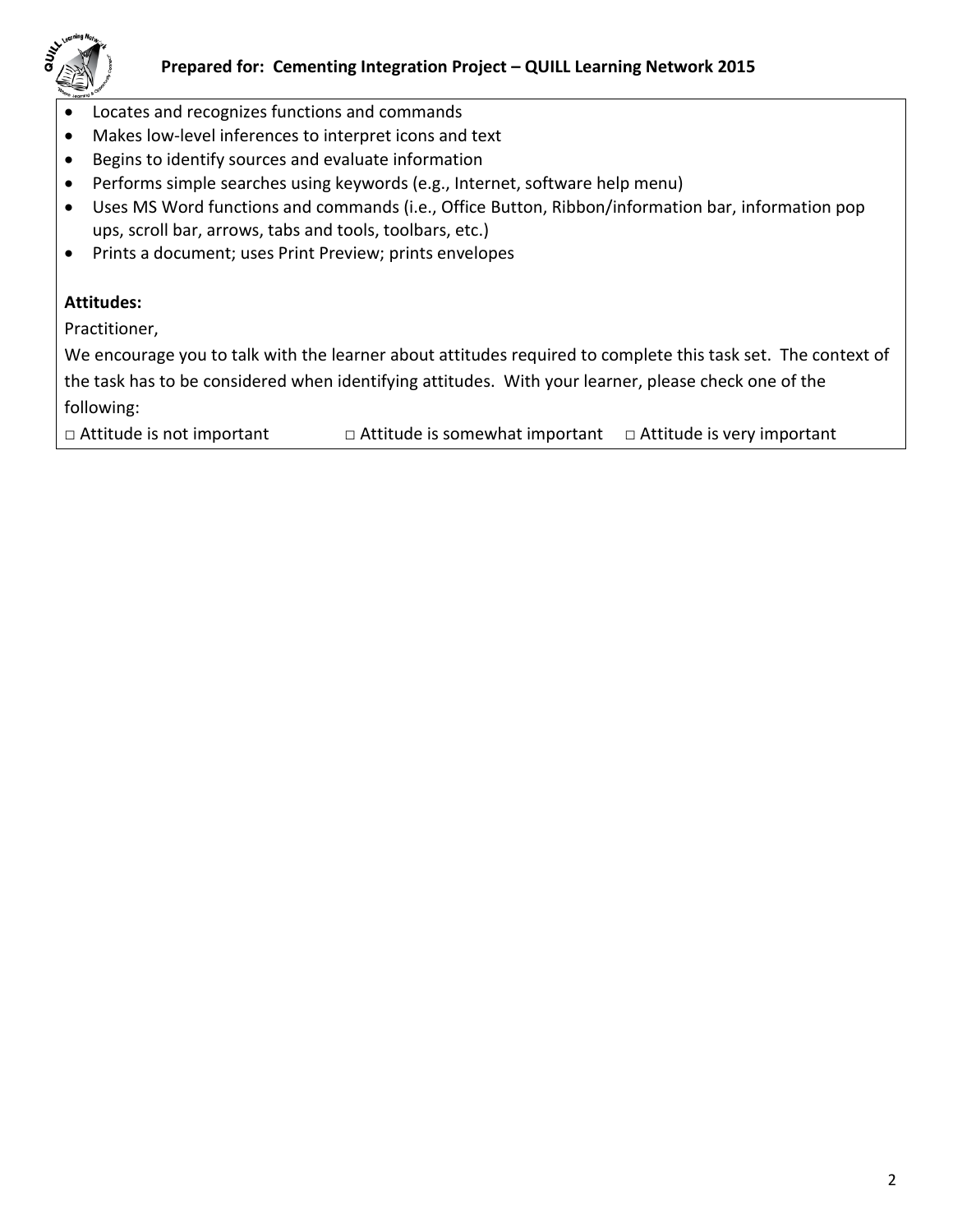

**Task Title:** Locate a Recently Used Document

### **Learner Information and Tasks:**

Every day in workplaces documents are created and stored on computers. These same documents quite often have to be located in order to make changes, email or print. Finding recent documents is done differently than doing a file search.

**Task 1:** List the names of the five most recently used documents in Microsoft Word.

**Task 2:** List the names of the two most recently used spreadsheets in Excel.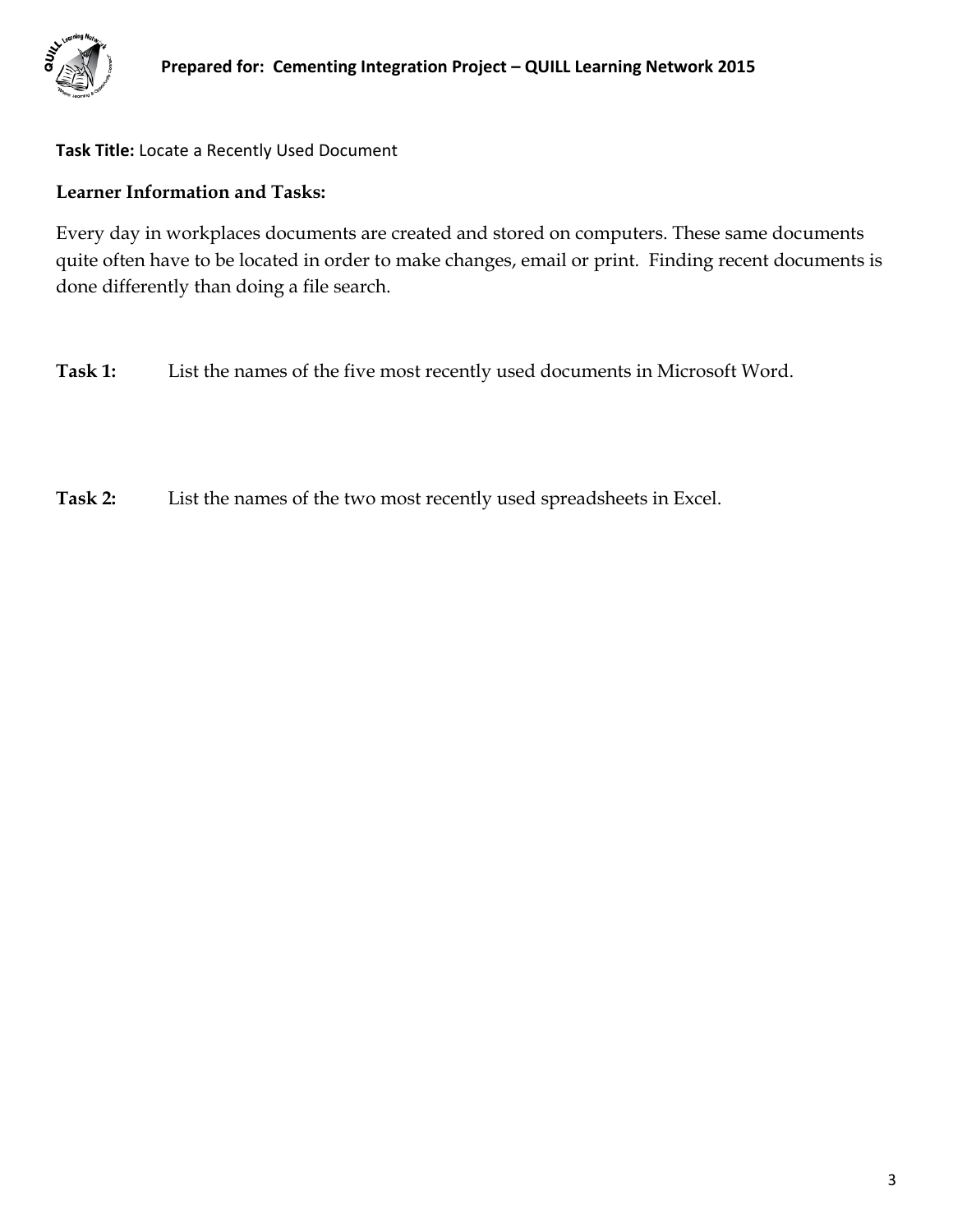

# **Task Title:** Locate a Recently Used Document

**Answer Key**

**Task 1:**

- **Computer Resource 1**
- Computer Resource 2
- Resources
- **Internet Resources 1**
- **Internet Resources 2**

**Task 2:**

- **Computer Resources 1**
- **Internet Resources 2**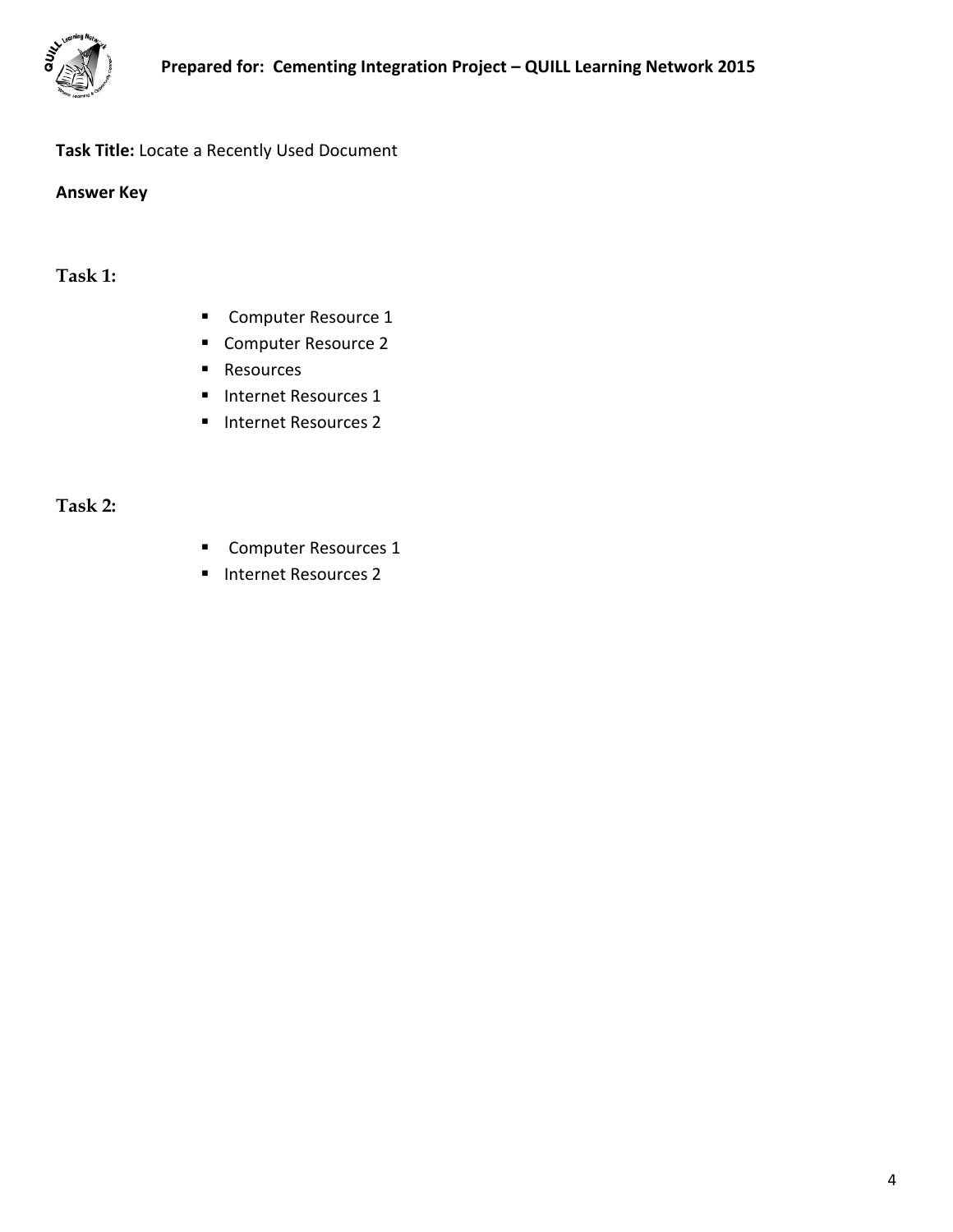

# **Task Title** Locate a Recently Used Document

<span id="page-4-0"></span>

|            | <b>Performance Descriptors</b>                                                                                                  | Work<br>Needs | ৼ<br>with<br>m<br>S | lasl<br>etes<br><b>E</b><br>Com<br>nder |
|------------|---------------------------------------------------------------------------------------------------------------------------------|---------------|---------------------|-----------------------------------------|
| <b>D.2</b> | selects and follows appropriate steps to complete tasks<br>locates and recognizes functions and commands<br>$\bullet$           |               |                     |                                         |
|            | makes low-level inferences to interpret icons and text<br>٠<br>begins to identify sources and evaluate information<br>$\bullet$ |               |                     |                                         |

This task: was successfully completed\_\_\_ needs to be tried again\_\_\_

| Learner Comments |  |  |
|------------------|--|--|
|                  |  |  |
|                  |  |  |
|                  |  |  |
|                  |  |  |

**\_\_\_\_\_\_\_\_\_\_\_\_\_\_\_\_\_\_\_\_\_\_\_\_\_\_\_\_ \_\_\_\_\_\_\_\_\_\_\_\_\_\_\_\_\_\_\_\_\_\_\_\_\_**

<span id="page-4-1"></span>

**Instructor (print) Learner Signature**